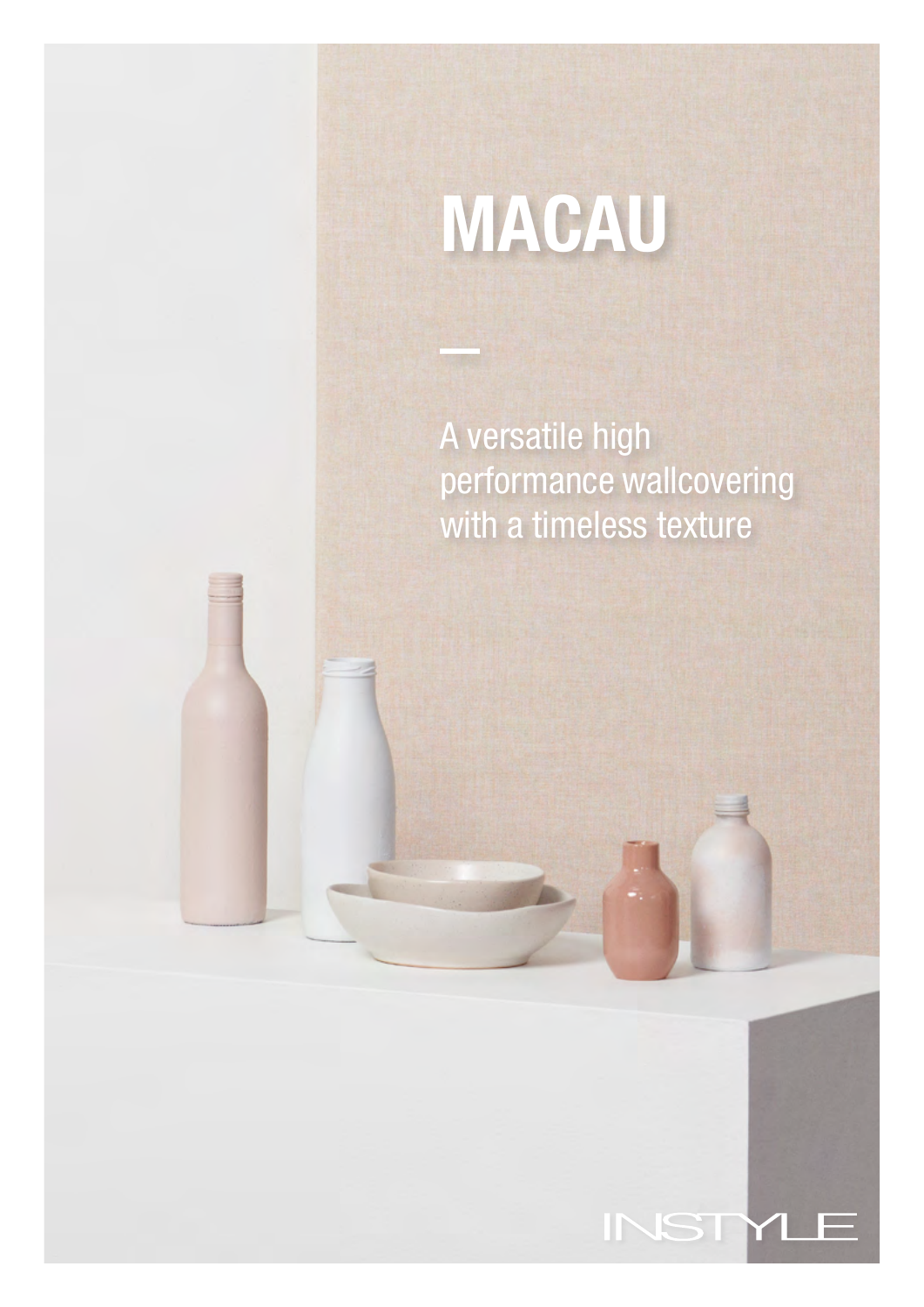## **MACAU**





Apricot 24029





Powder 24022 Windrift 24023



Canary 24027



Quartz 24020



Ice 24007



Gristmill 24024 Porcini 24025





Gem 24004 Celeste 24028



Laurel 24026